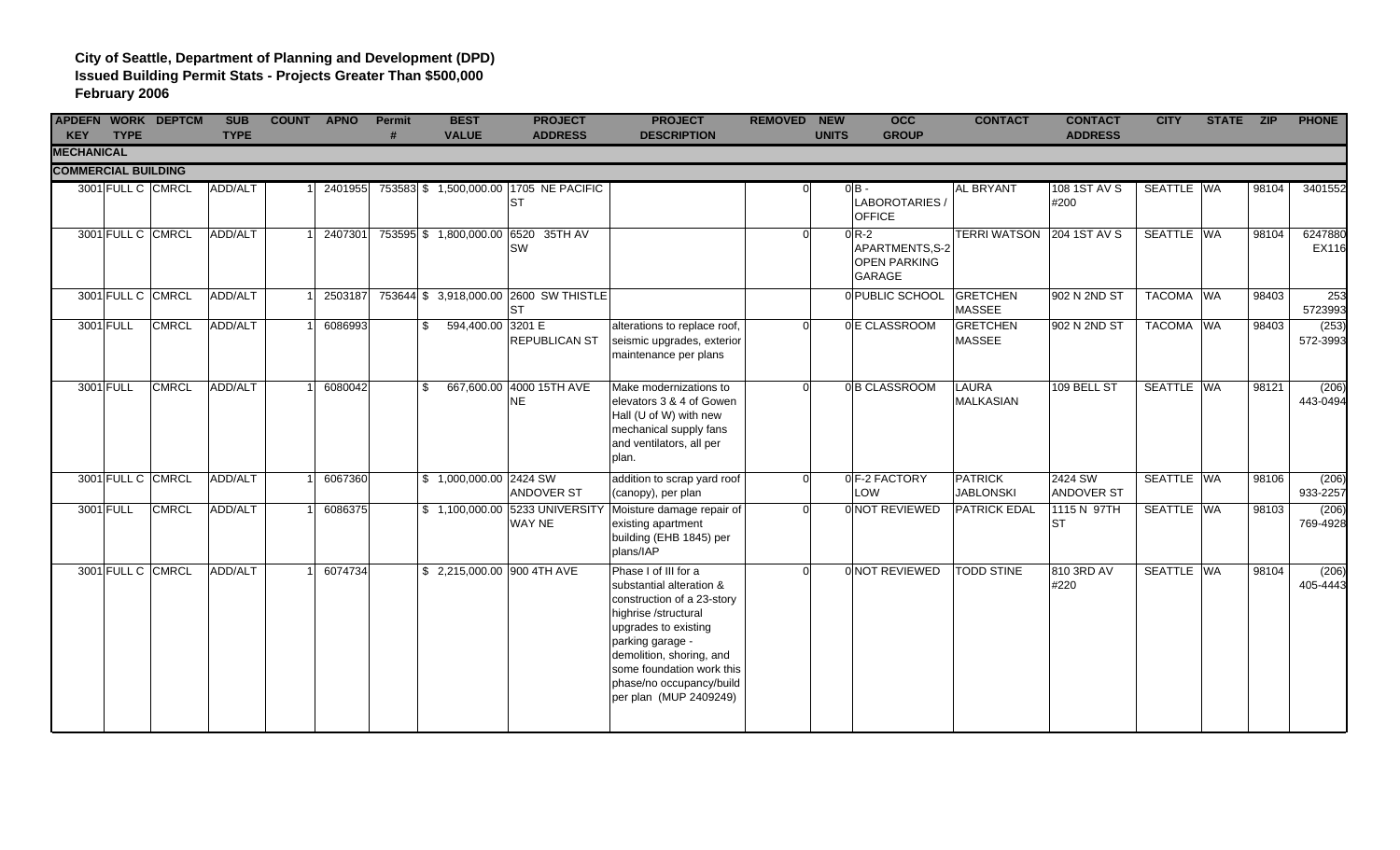| <b>KEY</b> | <b>TYPE</b>       | <b>APDEFN WORK DEPTCM</b> | <b>SUB</b><br><b>TYPE</b> | <b>COUNT APNO</b> | Permit | <b>BEST</b><br><b>VALUE</b> | <b>PROJECT</b><br><b>ADDRESS</b>     | <b>PROJECT</b><br><b>DESCRIPTION</b>                                                                                                                                                                                                | <b>REMOVED NEW</b> | <b>UNITS</b> | <b>OCC</b><br><b>GROUP</b>                                      | <b>CONTACT</b>             | <b>CONTACT</b><br><b>ADDRESS</b> | <b>CITY</b>                 | STATE ZIP |       | <b>PHONE</b>      |
|------------|-------------------|---------------------------|---------------------------|-------------------|--------|-----------------------------|--------------------------------------|-------------------------------------------------------------------------------------------------------------------------------------------------------------------------------------------------------------------------------------|--------------------|--------------|-----------------------------------------------------------------|----------------------------|----------------------------------|-----------------------------|-----------|-------|-------------------|
|            |                   | 3003 FULL C CMRCL         | <b>CHILD</b>              | 6082870           |        | \$ 5,150,118.00 800 5TH AVE |                                      | <b>Blanket Permit for interior</b><br>non-structural alterations<br>for the 18-23 floor. Office<br>TI.                                                                                                                              |                    |              | <b>B OFFICE</b>                                                 | JODI ANDERSAL 26456 MARINE | VIEW DR S                        | <b>DES</b><br><b>MOINES</b> | <b>WA</b> | 98198 | (425)<br>681-4718 |
|            | 3001 FULL C CMRCL |                           | <b>NEW</b>                | 6070034           |        | \$1,200,000.00 2500 AURORA  | AVE N                                | PHASE 1 OF 2 -<br>CONSTRUCTION OF<br>NEW 6-STORY, 49-UNIT<br><b>MIXED OCCUPANCY</b><br><b>BLDG WITH SURFACE +</b><br><b>UNDERGROUND</b><br>PARKING / SHORING +<br><b>EXCAVATION ONLY</b><br>THIS PERMIT PER PLAN<br>+ MUP #2406680. |                    |              | 3 S-2 PARKNG<br><b>ENCL B OFFICE A PATTERSON</b><br>2 APARTMENT | <b>JODI</b>                | <b>26456 MARINE</b><br>VIEW DR S | <b>DES</b><br><b>MOINES</b> | <b>WA</b> | 98198 | (425)<br>681-4718 |
|            | 3001 FULL C CMRCL |                           | <b>NEW</b>                | 6074258           |        |                             | \$ 1,349,675.00 970 THOMAS ST        | Phase I of III for<br>construction of an Office<br>bldg/ Shoring &<br>Excavation Only/ build per<br>plans                                                                                                                           |                    |              | 0 NOT REVIEWED                                                  | <b>JIM DAVIS</b>           | P O BOX 6728                     | BELLEVUE WA                 |           | 98008 | (425)<br>451-8877 |
|            | 3001 FULL C CMRCL |                           | <b>NEW</b>                | 6074260           |        |                             | \$1,742,355.00 318 WESTLAKE<br>AVE N | Phase I of III for<br>construction of an office<br>bldg/SHoring & excavation<br>only/ build per plans                                                                                                                               |                    |              | 0 NOT REVIEWED                                                  | <b>JIM DAVIS</b>           | P O BOX 6728                     | <b>BELLEVUE WA</b>          |           | 98008 | (425)<br>451-8877 |
|            | 3001 FULL C CMRCL |                           | <b>NEW</b>                | 6075748           |        |                             | \$ 2,000,000.00 1201 AMGEN CT<br>W   | Phase I of II for<br>construction of a 7-story<br>parking garage/<br>Excavation & Foundation<br>only/ no occupancy/ build<br>per plans.                                                                                             |                    |              | 0 S-2 PARKNG<br><b>OPEN</b>                                     | <b>JODI</b><br>PATTERSON   | <b>26456 MARINE</b><br>VIEW DR S | <b>DES</b><br><b>MOINES</b> | <b>WA</b> | 98198 | (425)<br>681-4718 |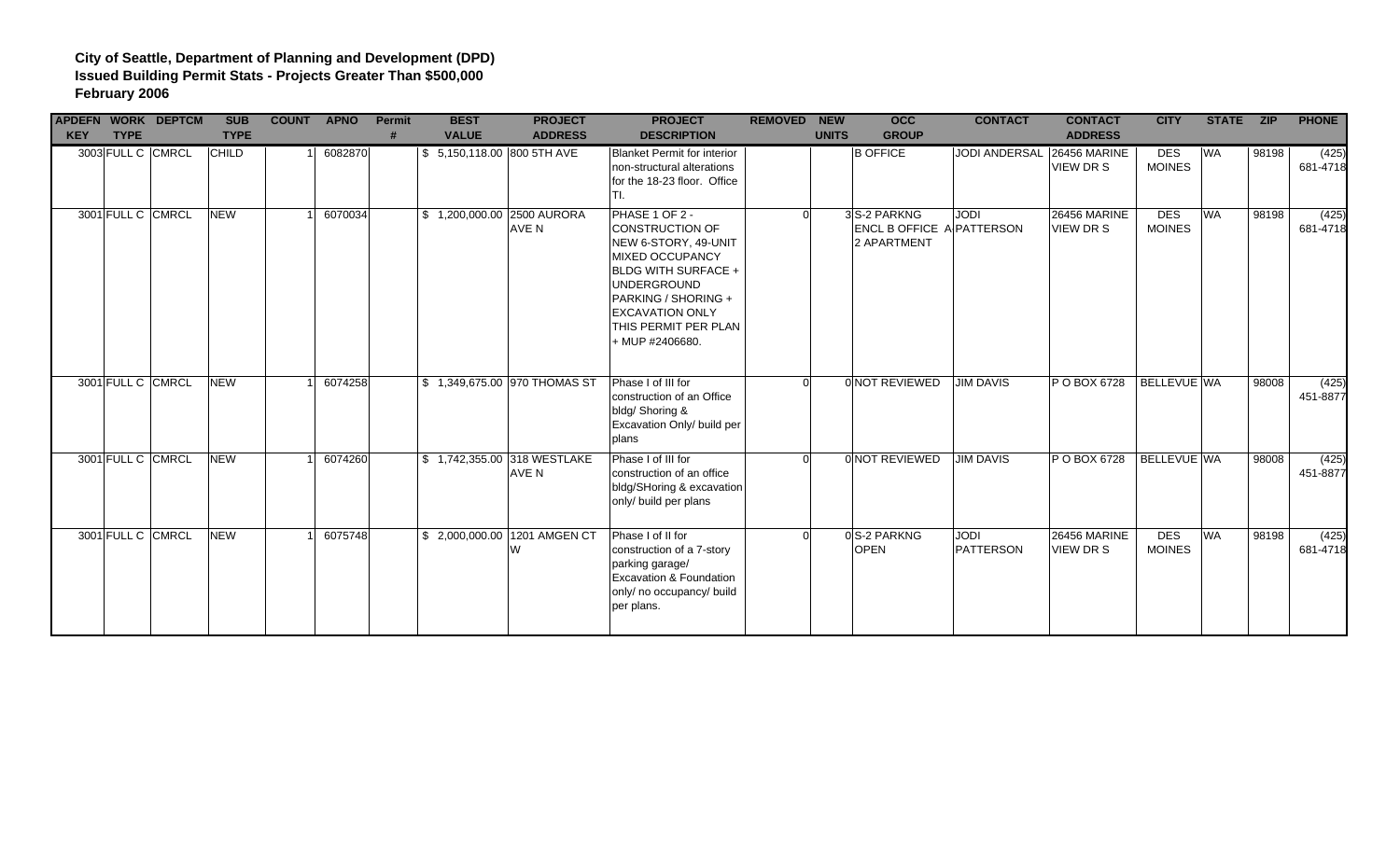| <b>APDEFN WORK DEPTCM</b><br><b>KEY</b> | <b>TYPE</b>       |           | <b>SUB</b><br><b>TYPE</b> | <b>COUNT APNO</b> | Permit<br>$\boldsymbol{\mu}$ | <b>BEST</b><br><b>VALUE</b>  | <b>PROJECT</b><br><b>ADDRESS</b> | <b>PROJECT</b><br><b>DESCRIPTION</b>                                                                                                                             | <b>REMOVED NEW</b> | <b>UNITS</b> | <b>OCC</b><br><b>GROUP</b>                                    | <b>CONTACT</b>             | <b>CONTACT</b><br><b>ADDRESS</b> | <b>CITY</b>                 | STATE ZIP |       | <b>PHONE</b>      |
|-----------------------------------------|-------------------|-----------|---------------------------|-------------------|------------------------------|------------------------------|----------------------------------|------------------------------------------------------------------------------------------------------------------------------------------------------------------|--------------------|--------------|---------------------------------------------------------------|----------------------------|----------------------------------|-----------------------------|-----------|-------|-------------------|
|                                         | 3001 FULL C CMRCL |           | <b>NEW</b>                | 6087217           |                              | \$7,241,822.00 4751 12TH AVE | NE                               | CONSTRUCT 6 STORY<br>W/1 BASEMENT<br>APARTMENT/RETAIL<br><b>BUILDING (BLDG#2) AS</b><br>PHASE II of II AND<br>OCCUPY PER PLAN<br>(converted from PTS<br>2503236) |                    | ി            | 77 R-2 APARTMENT<br>B OFFICE, S-2<br>PARKING ENCL M<br>RETAIL | CRAIG BELCHER 26456 MARINE | VIEW DR S                        | <b>DES</b><br><b>MOINES</b> | <b>WA</b> | 98198 | (206)<br>295-0613 |
| <b>INSTITUTION BUILDING</b>             |                   |           |                           |                   |                              |                              |                                  |                                                                                                                                                                  |                    |              |                                                               |                            |                                  |                             |           |       |                   |
| <b>MULTIFAMILY BUILDING</b>             | 3001 FIELD MF     |           | ADD/ALT                   | 6088423           |                              | \$.                          | 500,000.00 87 LENORA ST          | Non-structural tenant<br>improvements to 15th floor<br>condominium unit 4 in<br>existing mixed-use high<br>rise (Market Place) tower /<br><b>STFI</b>            |                    |              |                                                               | <b>ALEX RHODE</b>          | 2324 SECOND<br><b>AVE</b>        | SEATTLE WA                  |           | 98121 | (206)<br>256-0809 |
| 3001 FULL                               |                   | <b>MF</b> | ADD/ALT                   | 6078807           |                              | $$1,640,000.00$ 9009         | <b>GREENWOOD</b><br>AVE N        | Renovations to 81 units<br>and common areas of 6-<br>story Seattle Housing<br>Authority apartment<br>building (Lictonwood), per<br>plan.                         |                    |              | 0R-2 APARTMENT                                                | JUDY PETERSON 1011         | <b>WESTERN</b><br>AVE, SUITE 706 | SEATTLE WA                  |           | 98104 | (206)<br>587-0473 |
|                                         | 3001 FULL         | <b>MF</b> | ADD/ALT                   | 6077685           |                              |                              | \$ 2,047,000.00 505 NE 70TH ST   | Renovations to 132 units<br>and common area of 12-<br>story Seattle Housing<br>Authority apartment<br>building (Greenlake<br>Plaza), per plan.                   |                    | $\Omega$     | 0R-2 APARTMENT                                                | JUDY PETERSON 1011         | <b>WESTERN</b><br>AVE, SUITE 706 | SEATTLE WA                  |           | 98104 | (206)<br>587-0473 |
|                                         | 3001 FULL C MF    |           | <b>NEW</b>                | 2505828           | 753618 \$                    |                              | 555,000.00 4360 28TH AV S        |                                                                                                                                                                  |                    |              | 4 R-3 TOWNHOUSE PAUL<br>W/U ATTACHED<br>GARAGE                | <b>COLOSNIAK</b>           | 12011 NE 1ST<br>ST #201          | BELLEVUE WA                 |           | 98005 | 425<br>7096502    |
|                                         | 3001 FULL C MF    |           | <b>NEW</b>                | 2505828           | 753618 \$                    |                              | 705,000.00 4360 28TH AV S        |                                                                                                                                                                  |                    | $\Omega$     | 5 R-3 TOWNHOUSE PAUL<br>W/U ATTACHED<br>GARAGE                | <b>COLOSNIAK</b>           | 12011 NE 1ST<br><b>ST#201</b>    | BELLEVUE WA                 |           | 98005 | 425<br>7096502    |